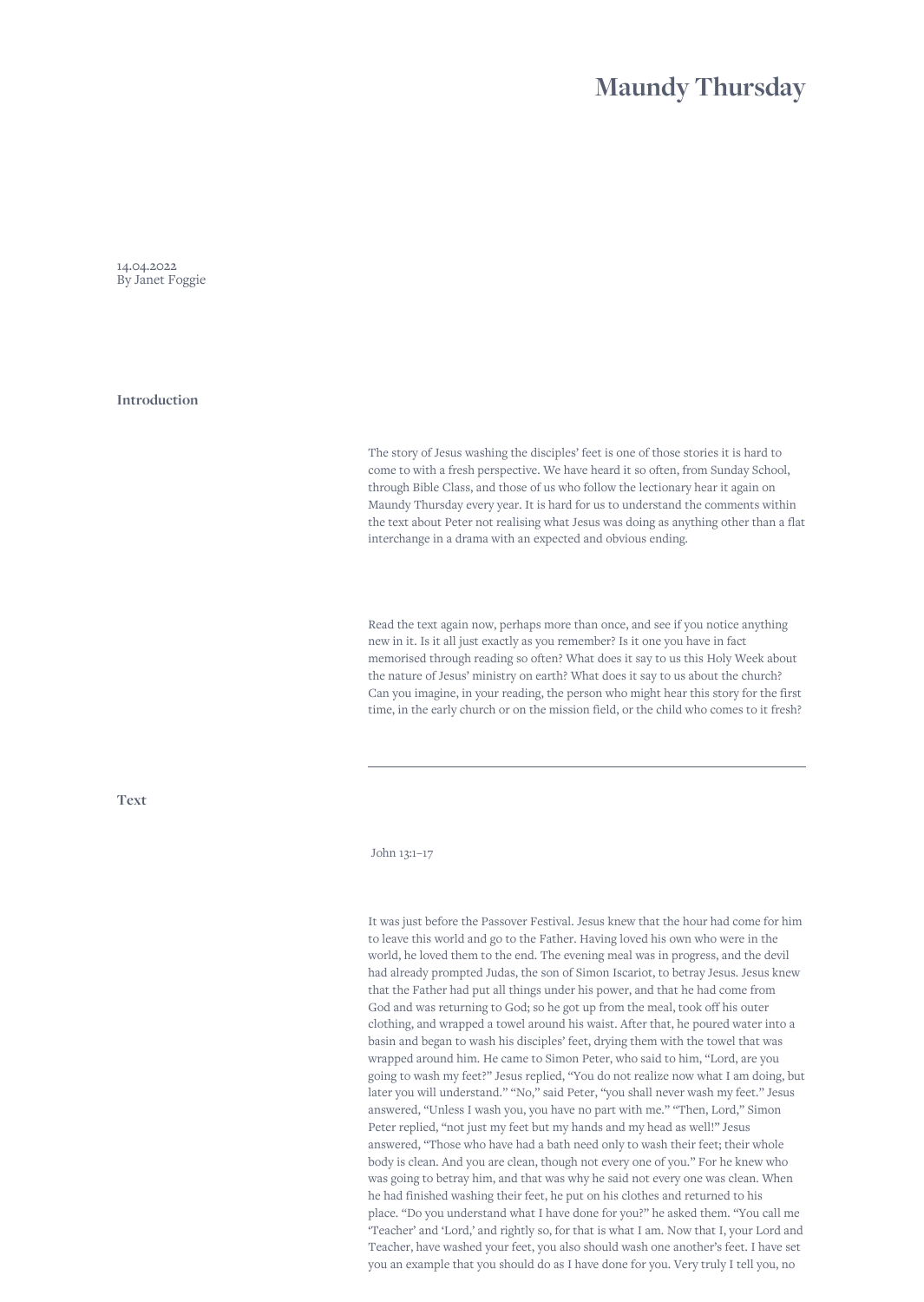servant is greater than his master, nor is a messenger greater than the one who sent him. Now that you know these things, you will be blessed if you do them.

## **Comment**

On Maundy Thursday this year, why should we not take a look at the story of the washing of Jesus' feet through the lens of nineteenth century abolitionism? It may be that the abolitionist vision that the end of slavery would necessarily bring about equality was flawed, and there was no understanding of the wider structural poverty and denigration of rights that slavery would leave as its legacy in the UK and around the world. Yet, having acknowledged that fact, and without removing from John Greenleaf Whittier his romanticism, there is something in his expression of his Quaker beliefs that remains an important feature of the lesson Jesus taught his disciples that day.

With echoes of Hosea's words about the worship truly desired by God (Hosea 6:6), Whittier wrote:

'O brother man, fold to thy heart thy brother! Where pity dwells the peace of God is there; To worship rightly is to love each other, Each smile a hymn, each kindly deed a prayer.'

The confluence of worship and kindness is the essence of Jesus' request for his disciples to serve each other and to be served by him. It is a radical expression of equality and a framing of worship as a lifetime of love and service rather than an activity held in a particular building at particular times of the week.

'Follow with reverent steps the great example Of him whose holy work was doing good; So shall the wide earth seem our Father's temple, Each loving life a psalm of gratitude.'

In all the politics, Whittier did not find much by way of recognition or success. It was in his poetry that he was admired and remembered. He had little formal schooling, and to pay for his education, he became a shoemaker, earning his way in learning and in politics. He had a strong theology of love, service and equality. This brought him at an early age to the abolitionist cause, and he worked tirelessly for the end of slavery using his writings. In his early life, aiming at a political career but losing an election at 25 years old, he had a breakdown and gave up formal politics, going on to be one of the founder members of the Liberty Party in 1839. He suffered again from poor health, retiring back to the countryside and yet not giving up his beliefs in the liberation of slaves and the equality of humanity. The beauty of the land and the simple life made him one of the 'Fireside Poets', painting a sentimental poetic view of the life of those on the land, Whittier himself saying he was inspired by Robert Burns.

 His desire was to see the end of slavery, directly referred to, I believe, by his use of the metaphor of the falling of 'shackles' – not, to Whittier's generation, an empty metaphor, but rather a reference to the daily reality of those who lived enslaved lives. The removal of those shackles of slavery was to bring an end to all oppression, and to have in that resolution an end to violence and war.

'Then shall all shackles fall; the stormy clangour Of wild war–music o'er the earth shall cease; Love shall tread out the baleful fire of anger, And in its ashes plant the tree of peace.'